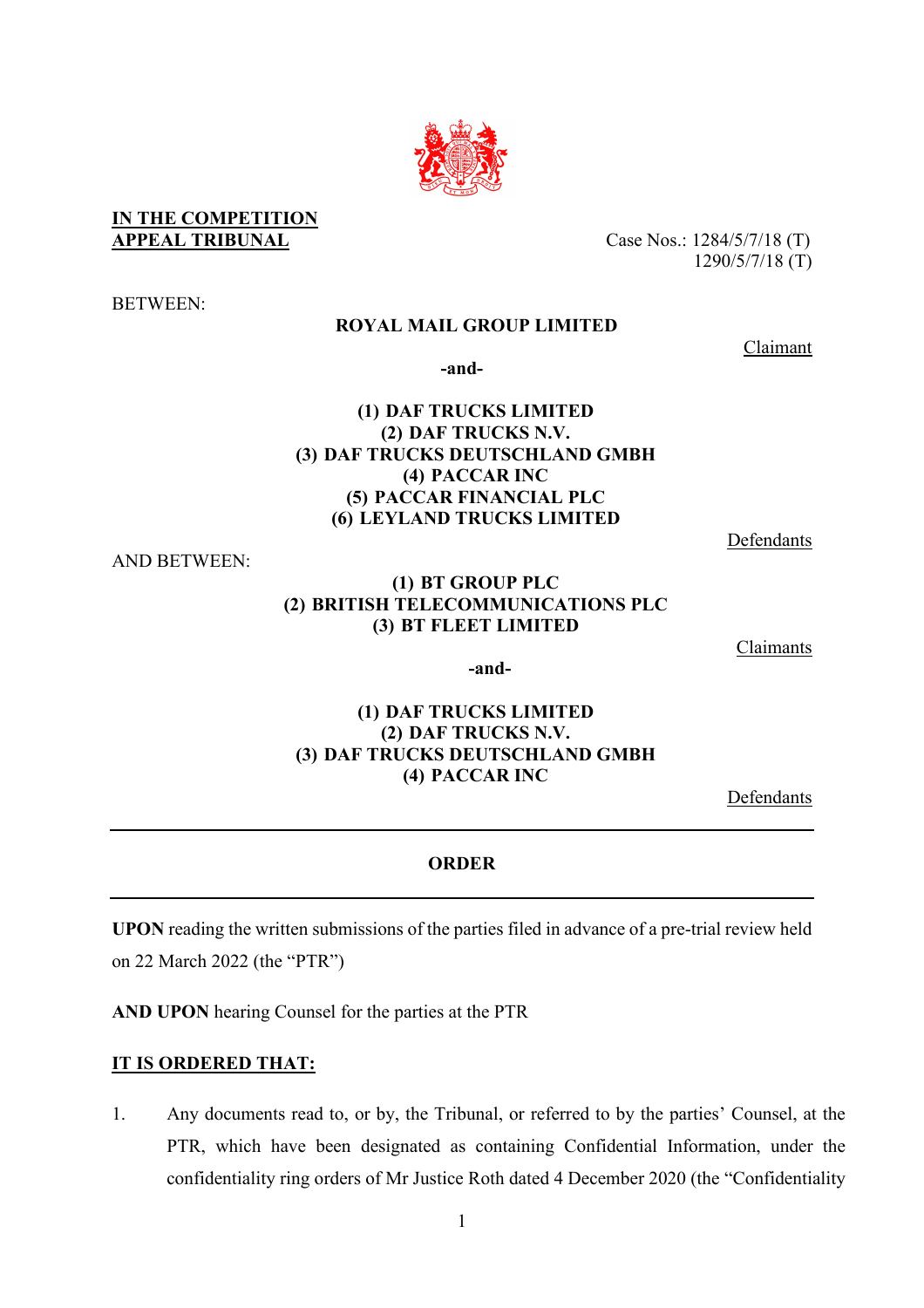Ring Orders") shall remain subject to the protections set out in those Confidentiality Ring Orders, save that nothing read out by the parties' Counsel during the PTR should be treated as Confidential Information.

#### **Disclosure**

2. The Claimants' application for specific disclosure be dismissed.

## **Expert Evidence**

- 3. Pursuant to Rule 53 of the Tribunal Rules, expert evidence in these proceedings will be given in the following format:
	- a) Cross-examination:
		- i) Mr James Harvey and Professor Damien Neven in respect of each expert's Theory of Harm.
		- ii) Mr James Harvey and Mr Mark Bezant in respect of each expert's report on supply pass-on.
		- iii) Mr John Earwaker and Mr Julian Delamer in respect of each expert's report on financing losses.
		- iv) Mr Gordon Singer and Mr Paul Pritchard in respect of each expert's report on tax.
	- b) Concurrent evidence followed by cross-examination: all other issues.
- 4. The parties to exchange suggested lists of topics for concurrent evidence in respect of Overcharge and Value of Commerce and Complements by 4pm on 14 April 2022, and to provide same to the Tribunal by 4pm on 22 April 2022.
- 5. The parties to exchange suggested lists of topics for concurrent evidence in respect of Used Trucks and Loss of Volume by 4pm on 20 May 2022 and to provide same to the Tribunal by 4pm on 27 May 2022.